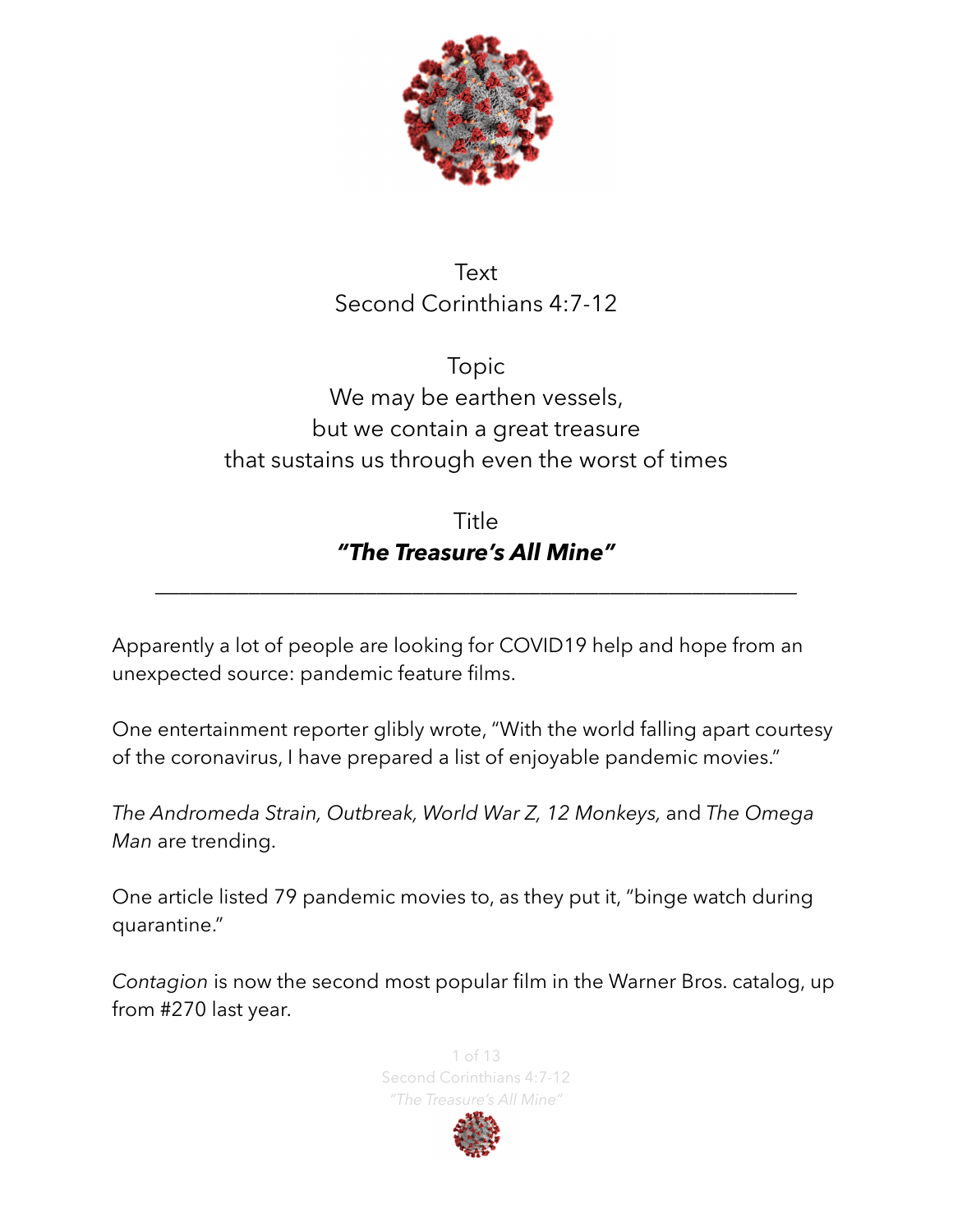Is it helping? Are people finding hope? It seems not:

- A CDC report reveals what they label a "considerably elevated" mental health toll from COVID19 stresses. "More than 2 in 5 US residents report struggling with mental or behavioral health issues associated with the COVID19 pandemic, including anxiety, depression, increased substance use, and suicidal thoughts."
- In October, 37% of adults said they felt hopeless more than half of the days in the past week.

The World Health Organization says, "Bereavement, isolation, loss of income, and fear are triggering mental health conditions or exacerbating existing ones. Many people may be facing increased levels of alcohol and drug use, insomnia, and anxiety."

In April, a survey concluded that two out of five participants reported a decline in mental health since COVID19's inception. Anxiety, stress, fear of unemployment, being less busy, and working from home were the top five reasons for this decline among the two-thousand individuals surveyed.

COVID19 isn't the only killer in the pandemic:

- In October abcnews reported that "predictions of more suicides... during COVID19 are coming true."
- In Japan, more people died from suicide in October than from COVID19 in all of 2020.
- A Hopkins-Bloomberg article said, "The pandemic has created a convergence of suicide risk factors that need a public health response.

Maybe people are looking to the movies because there is no place else to go:

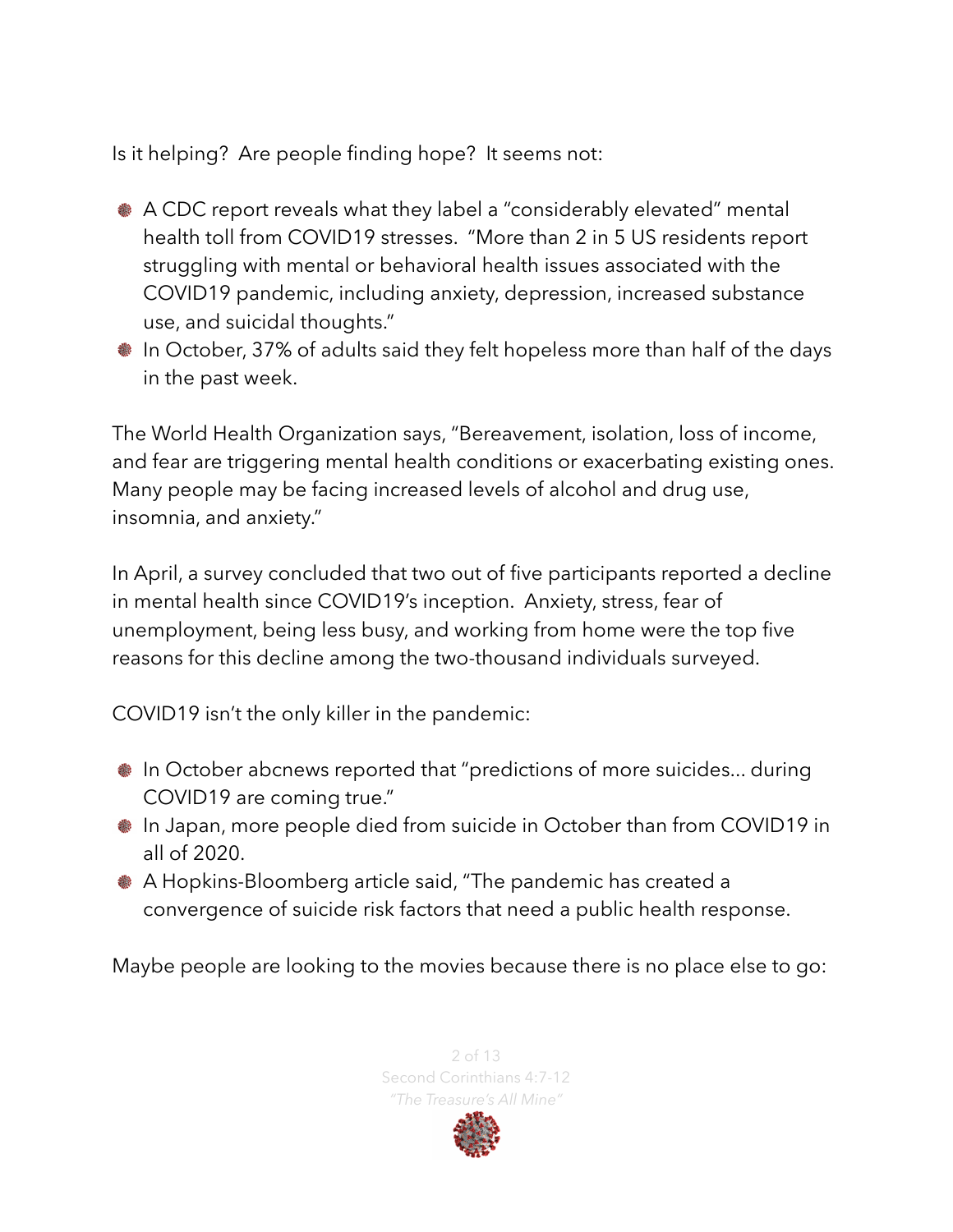- The World Health Organization is reporting that "the COVID19 pandemic has disrupted or halted critical mental health services in 93% of countries worldwide."
- The Pan American Health Organization says care for mental health issues is inadequately funded in 27 countries of the Americas.
- That same organization reports that one in five health workers is experiencing symptoms of depression.

## **Why aren't people flocking to local churches?**

Oh, that's right: **The churches were officially closed.** If they were 'allowed' to be open, they were treated like a big-box retailer rather than the temple of God on earth. Limited attendance... Mandated to meet outdoors... No singing allowed... Masks & distancing required.

## **I'm talking to believers now**

We are not exempt from the negative effects of the new not-so-normal. With our love of Christian fellowship, we may be even more impacted, psychologically, than others.

I want to suggest a strategy, from God's Word, by which you both *receive* and *render* help and hope.

The passage is Second Corinthians 4:7-12. The apostle Paul describes those who are in Christ as having a great "treasure" which ought to supply you in any situation, including a global pandemic.

I'll organize my comments around two points: **#1 Inventory The Treasure You Have Received,** and **#2 Invest The Treasure You Have To Render.** 

#### **#1 - Inventory The Treasure You Have Received (v7)**

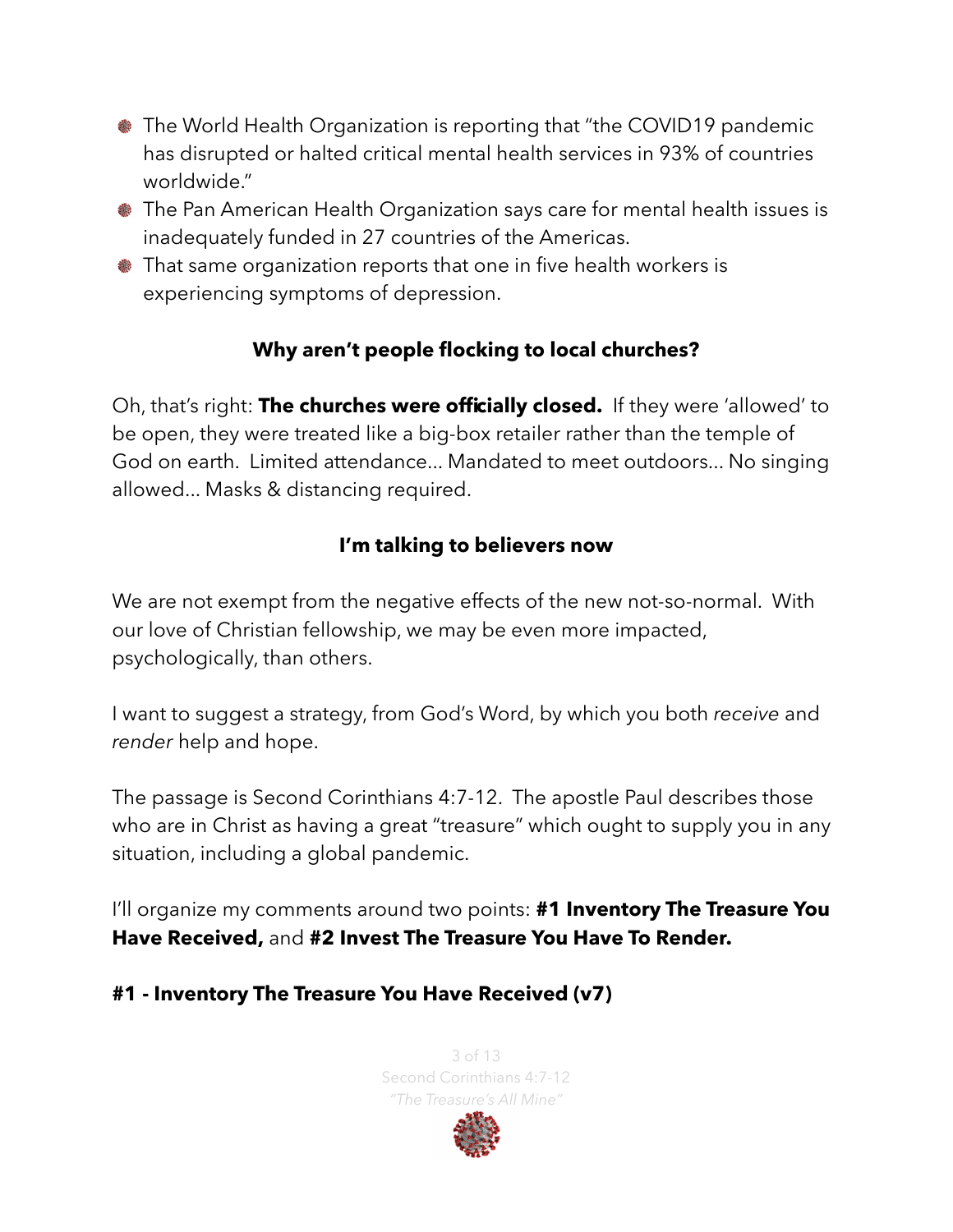Let's start by talking about the church for just a moment. Way back in the beginning of all this, churches were told they could not meet, except with a skeleton crew to produce live-streaming content.

#### **It led to a sort of divide among believers as many promoted not gathering in-person as a positive**

"The church has left the building" would be a way to describe their giddiness.

How is that working out? According to Barna:

- One-third of practicing Christians have stopped attending entirely.
- Only 50% say they have live-streamed their church services sometime during a four-week period.
- Another 34% are digital church-hopping. What's wrong with that? We have a tendency to listen to what we want to hear, rather than what God has to say to us.

In late August, the Christian Chronicle reported that "1 in 5 churches are facing permanent closure within 18 months due to COVID19 shutdowns."

Live-streaming is a great resource. It isn't church, however, anymore that watching *Hawaii Five-O* at home in your bathing suit is a vacation.

We shouldn't expect nonbelievers to understand why our gatherings are essential. What we can expect is for them to think we are a COVID19 breeding ground that will undermine efforts to halt the pandemic.

The church is not this, or any other, stick and stucco structure. We *can* gather anywhere. It is wrong, however, to insist that the church is not a building.

## **When we gather, we collectively 'construct' the temple of God on the earth, as living stones, in a way we are not when we do not gather**

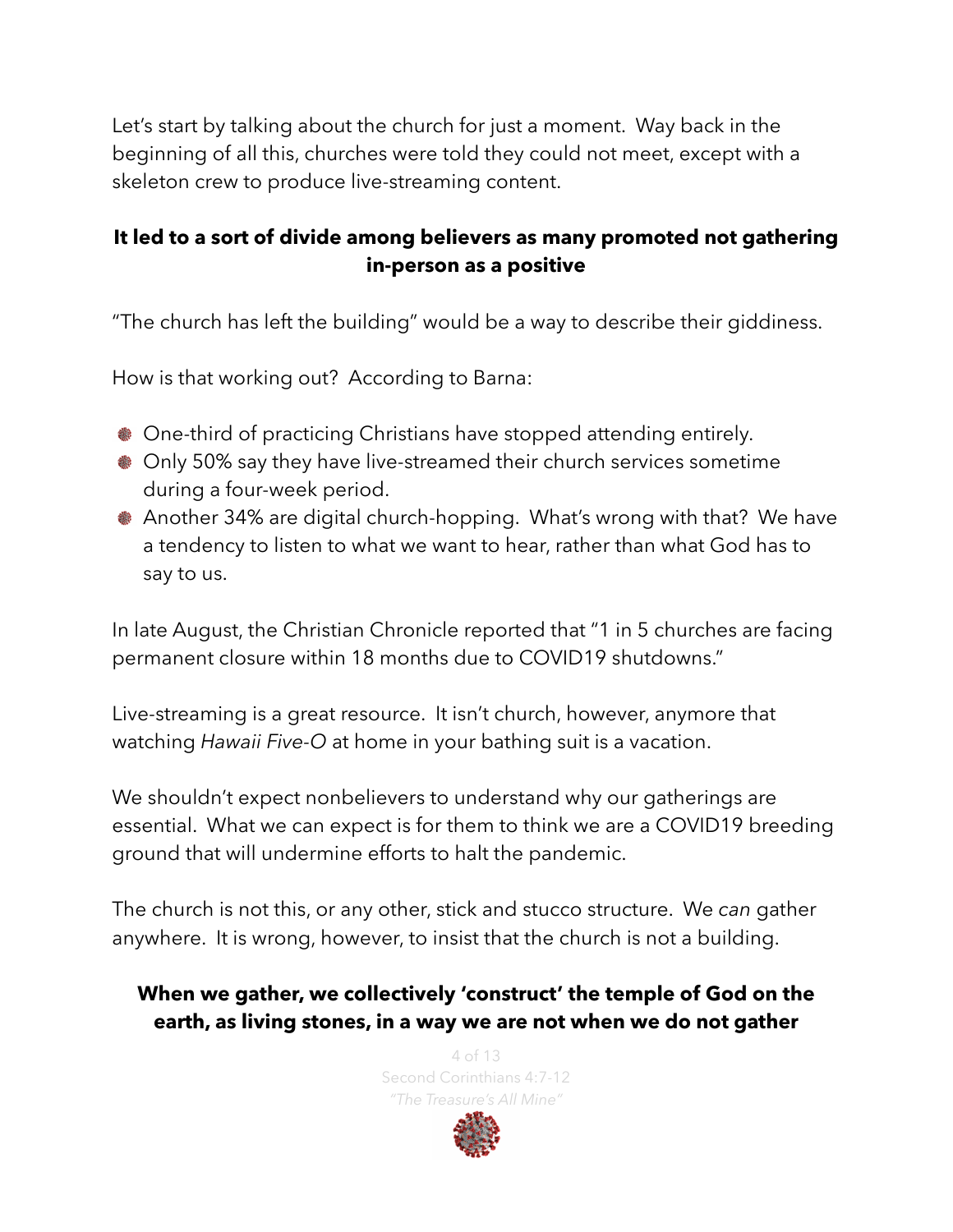- Equipping the saints and exercising our spiritual gifts are just two of the reasons our gathering together is essential.
- Jesus' description of Himself in the Revelation as walking in the midst of the gathered church is a powerful argument for gathering.

Don't misunderstand me. We are *not* saying that you *must* attend a gathering. COVID19, and the seasonal flu for that matter, are serious health concerns. It's up to you to attend or not, depending on your circumstances. It's your decision.

Whatever a Christian decides to do, however, it should be with the understanding that our meetings are essential. Like a pirate, we should be "Disinclined to acquiesce to our Governor's requests."

Let's get into our text.

2Co 4:7 But we have this treasure in earthen vessels, that the excellence of the power may be of God and not of us.

"But we have this treasure." It is referring back to verses one through six, where Paul describes his ministry of preaching the Gospel. Albert Barnes summarizes most commentators when he writes, "The treasure [is] the Gospel; the rich and invaluable truths which they were called to preach to others."

When I hear the word "treasure," I'm always reminded of J.R.R. Tolkien's description of the dwarf treasure upon which slept the mighty dragon, Smaug. "There he lay, a vast red-golden **dragon**, fast asleep... Beneath him, under all his limbs and his huge coiled tail, and about him on all sides stretching away across the unseen floors, lay countless piles of precious things, gold wrought and unwrought, gems and jewels, and silver red-stained in the ruddy light."



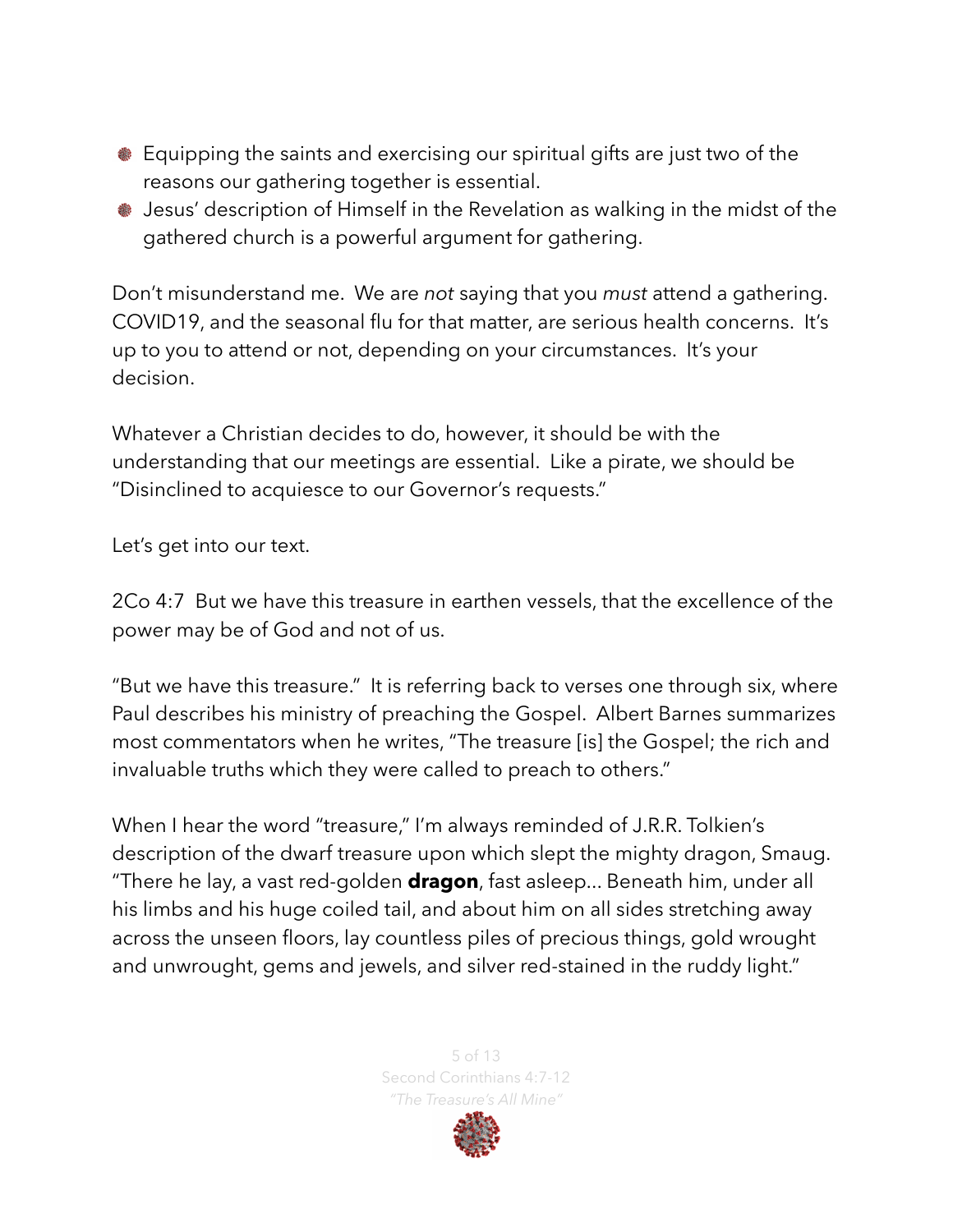The Gospel can seem like that - a vast "treasure" in general. We need to break it down - to inventory it, so to speak.

#### **Paul gave us an inventory in another letter**

The passage is in chapter one of Ephesians. You can turn there if you'd like; I'm going to list them one at a time. There are at least 10. They are called "blessings," and we can think of them as the particulars of our treasure.

#1 You are "chosen in Him before the foundation of the world, that we should be holy and without blame before Him in love" (v4). Don't get sidetracked by the Doctrine of Election and thereby miss your treasure. Before sin entered the world, God had a plan for saving you. It includes completing the work He starts in you.

In a big-picture sense, God remains in charge. His plan for the world remains intact.

#### **More importantly, His plan for you remains intact**

#2 You are "predestined to adoption" (v5). Don't get tripped-up by "predestination." It means that *after* you receive Jesus, you are destined to be like Him. The treasure here is your "adoption." You have become like a son or a daughter to God the Father. You have full, immediate access to God.

Quarantines... Closures... Lockdowns. None of them affect you being able to immediately approach your Heavenly Father. You're never alone.

#3 We are "accepted in the Beloved" (v6). When the Father looks at you, He sees you in Christ. He loves you exactly the way He loves His only begotten Son.

If being loved is important for your mental state, then, Wow!

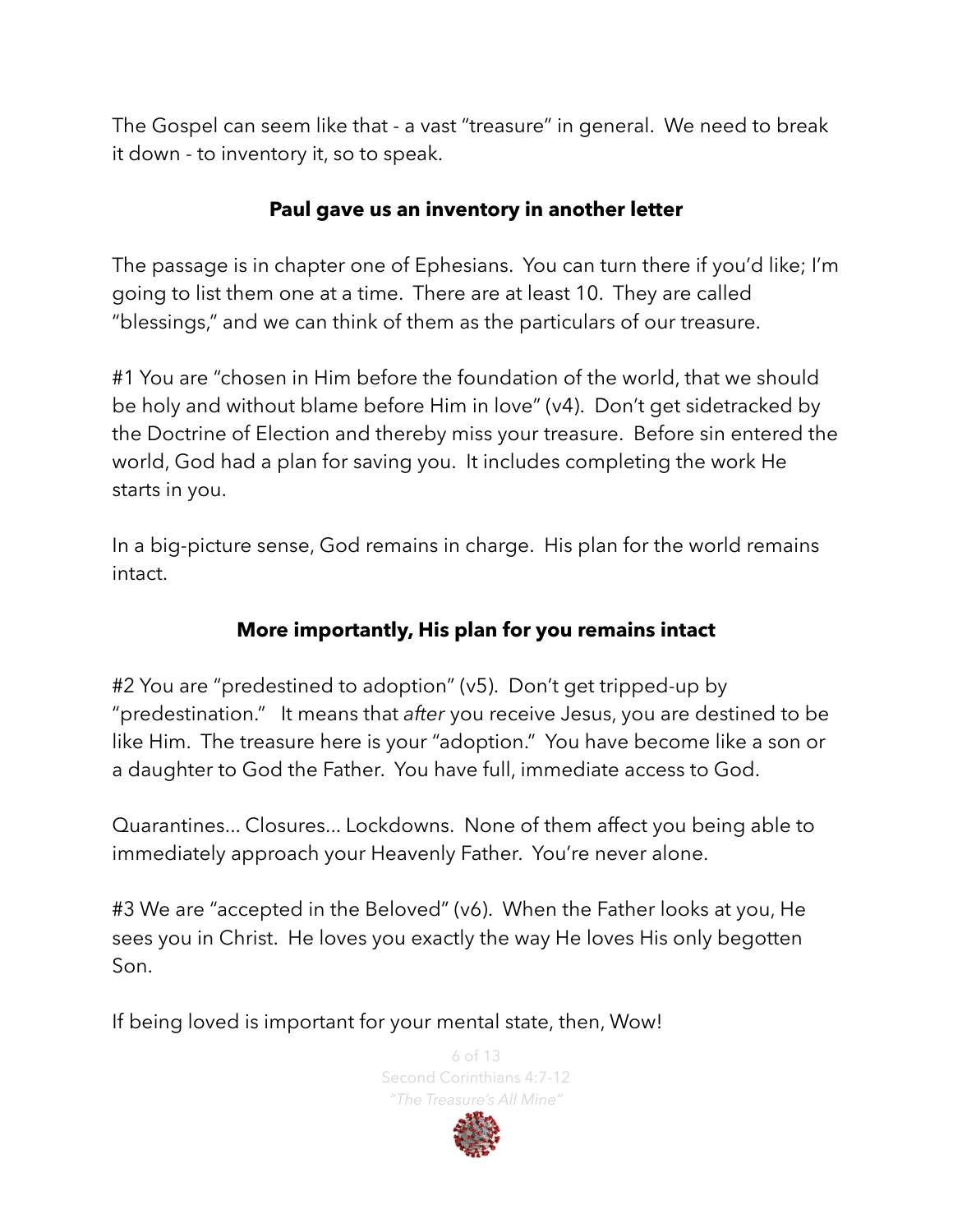#4 You have "redemption through His blood" (v7). You were a slave to sin and deserved eternal death. You couldn't buy or earn your way out of it. The price for your freedom was the precious blood of Jesus.

You were saved to serve. The measures that have been, and still are, being implemented to combat the spread of COVID19 tend to get you focused on yourself. By new-nature, you are others oriented.

#5 You have "forgiveness of sins, according to the riches of His grace" (v7). You still sin, but forgiveness is assured by grace. You shouldn't sin that grace might abound; but when you sin, grace does abound.

Sin is a greater 'pandemic,' affecting every man, woman, and child. Your sins are forgiven, and you can declare to others, with authority, that if they receive Jesus, their sins will be forgiven.

#6 You have an abundance of "wisdom and prudence [understanding]" (v8). You have a new, heavenly perspective on earthly matters. You understand that human wisdom is foolish, while the foolishness of God is wisdom.

There's a LOT to talk about during this pandemic. You have the Gospel to talk about. Bring Jesus into your conversations.

#7 You know "the mystery of His will" (v9). People like to blame God by saying, "God moves in mysterious ways." In the Bible, a "mystery" is something God has revealed. One commentator said, "In a fallen world of war, suffering and disease; a sinful world where bad things happen to good people; God has revealed His solution to us."

What is the solution? God is longsuffering, not willing any should perish without eternal life in Christ.

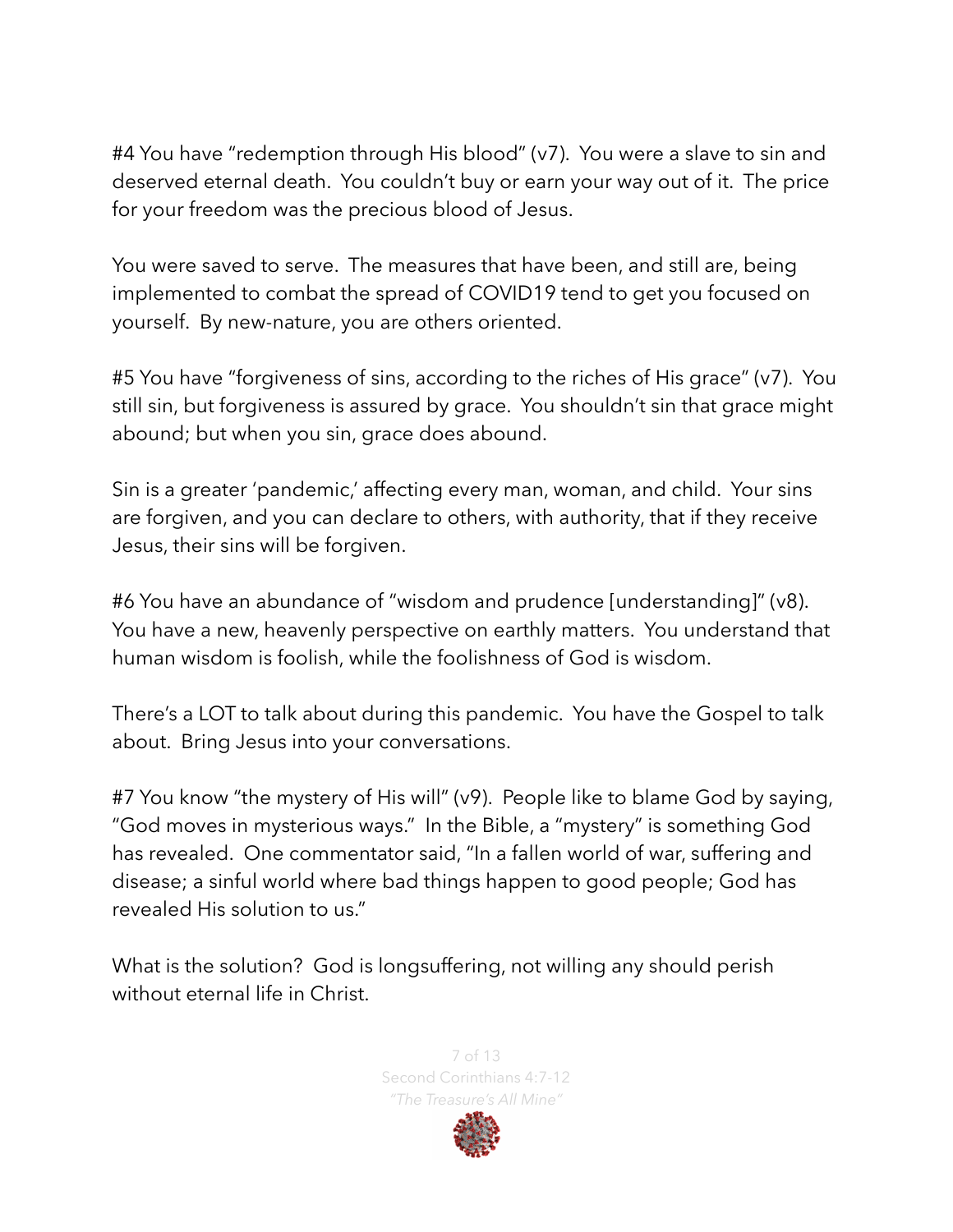#8 You have "obtained an eternal inheritance" (v11). First Corinthians 2:9 reads, "But as it is written, Eye hath not seen, nor ear heard, neither have entered into the heart of man, the things which God hath prepared for them that love Him." Some of those preparations can be seen in the last two chapters of the Bible.

Your hope is in the future - written in advance by God. When we're talking about a disease that kills, the afterlife is on the table.

#9 You are "sealed with the Holy Spirit of promise"

(v13). In Bible times, ownership was proven by sealing something with a was imprint. When you are saved, God the Holy Spirit came to reside in you. He "seals" you as belonging to God. You are secure in your salvation.

#10 You have "the exceeding greatness of His power toward us who believe, according to the working of His mighty power which He worked in Christ when He raised Him from the dead and seated *Him* at His right hand in the heavenly *places"* (v19). The power of God that raised Jesus from the dead is the power you have through the indwelling Holy Spirit to "do all things through Christ Who strengthens you." You are enabled, powerfully, to obey God.

There are a few other treasures in the first chapter of Ephesians. You might list them for yourself. And the list there is certainly not exhaustive. Treasure is scattered throughout the Bible for you to discover.

The current pandemic is a good time to make withdrawals from your treasure. Take all you need, because it is unlimited.

Loneliness... Depression... Anxiety... Worry... Fear... Suicidal ideations. All these and other mental effects of the quarantines, the lockdowns, the restrictions, are 'treated' by your spiritual blessings in the heavenlies.

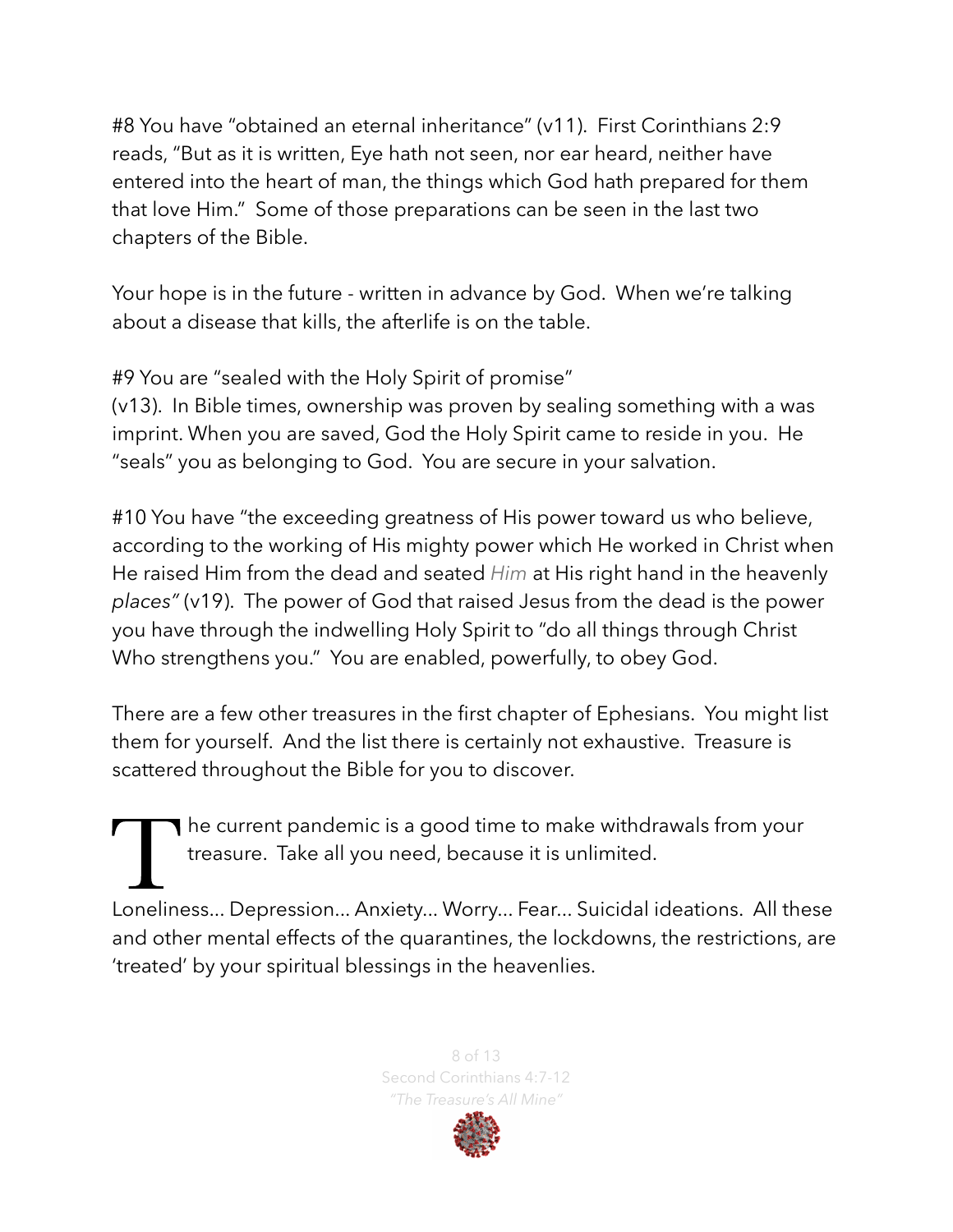Don't let "that great dragon, Satan," keep you from your treasure (Revelation 12:9).

#### **#2 - Invest The Treasure You Have To Render (v8-12)**

It's Christmastime. Every gift we give or get ought to remind us of God's "indescribable gift" (First Corinthians 9:15).

Jesus was given by God the Father... Jesus freely gave Himself... After ascending into Heaven, Jesus gave His church the gift of God the Holy Spirit... God the Holy Spirit gives every believer one or more spiritual gift(s).

#### **Do you see a pattern of giving?**

There is a two-verse parable that is often misunderstood. It's the Parable of the Pearl.

Mat 13:45 "... the kingdom of heaven is like a merchant seeking beautiful pearls,

Mat 13:46 who, when he had found one pearl of great price, went and sold all that he had and bought it.

At first hearing, you might conclude that Jesus was the pearl, on account of His preciousness. That would make believers the merchants, giving their all for Him.

As we used to say, *"Not!"* If you are the merchant, you are contributing to your salvation. Salvation is no longer by grace.

#### **You are the pearl of great price**

Jesus is the merchant. He gave all - He gave His life - to purchase your salvation.



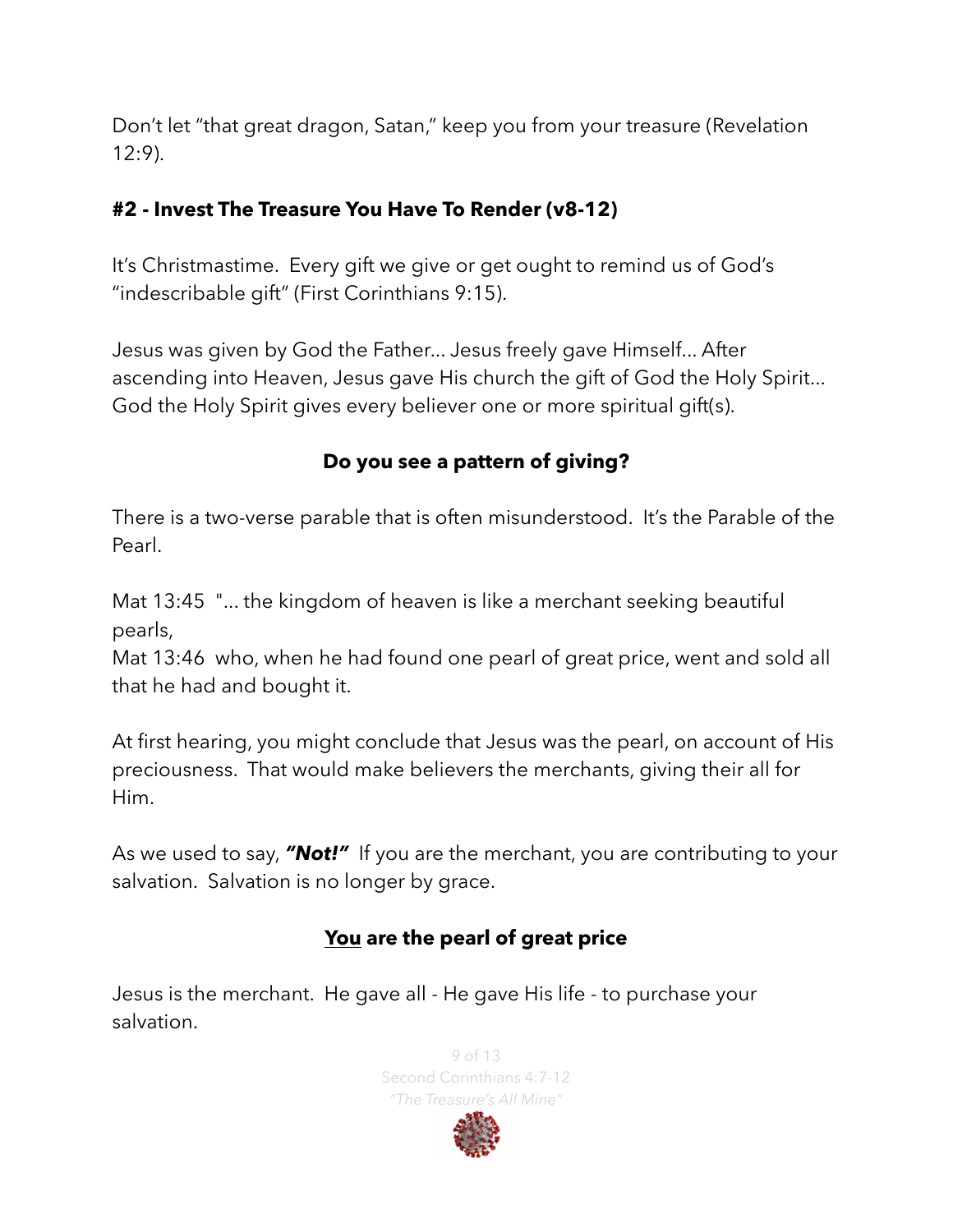God **gives**. You are to give, to others, out of your treasure.

That's pretty obvious (although it's good to be reminded). What isn't so obvious is the way you share your treasure. I should say, the way God shares His treasure in you with others.

He does it by your brokenness. Let's see if we can get a handle on what that means. We can start with the words in verse seven we haven't mentioned: "In earthen vessels, that the excellence of the power may be of God and not of us."

The idea here is that the light is hidden within the clay pot. Almost all Bible commentators believe Paul is thinking about the Old Testament story of Gideon and his victory over the Midianites, recorded in Judges chapter seven.

Outnumbered by about 450 to 1, Gideon's army nevertheless prevailed. Each of Gideon's men had only a trumpet and a clay pot with torches hidden inside the pots.

When they blew the trumpets and broke the pots so that the torches could shine, the Midianite army was routed.

Paul was referencing that history to illustrate that light can only be revealed by us if we are broken.

#### **How are we "broken?"**

2Co 4:8 We are hard-pressed on every side, yet not crushed; *we are* perplexed, but not in despair; 2Co 4:9 persecuted, but not forsaken; struck down, but not destroyed -

## **You can count on being "pressed," "perplexed," "persecuted," and "pounded" in ways that nonbelievers are not**

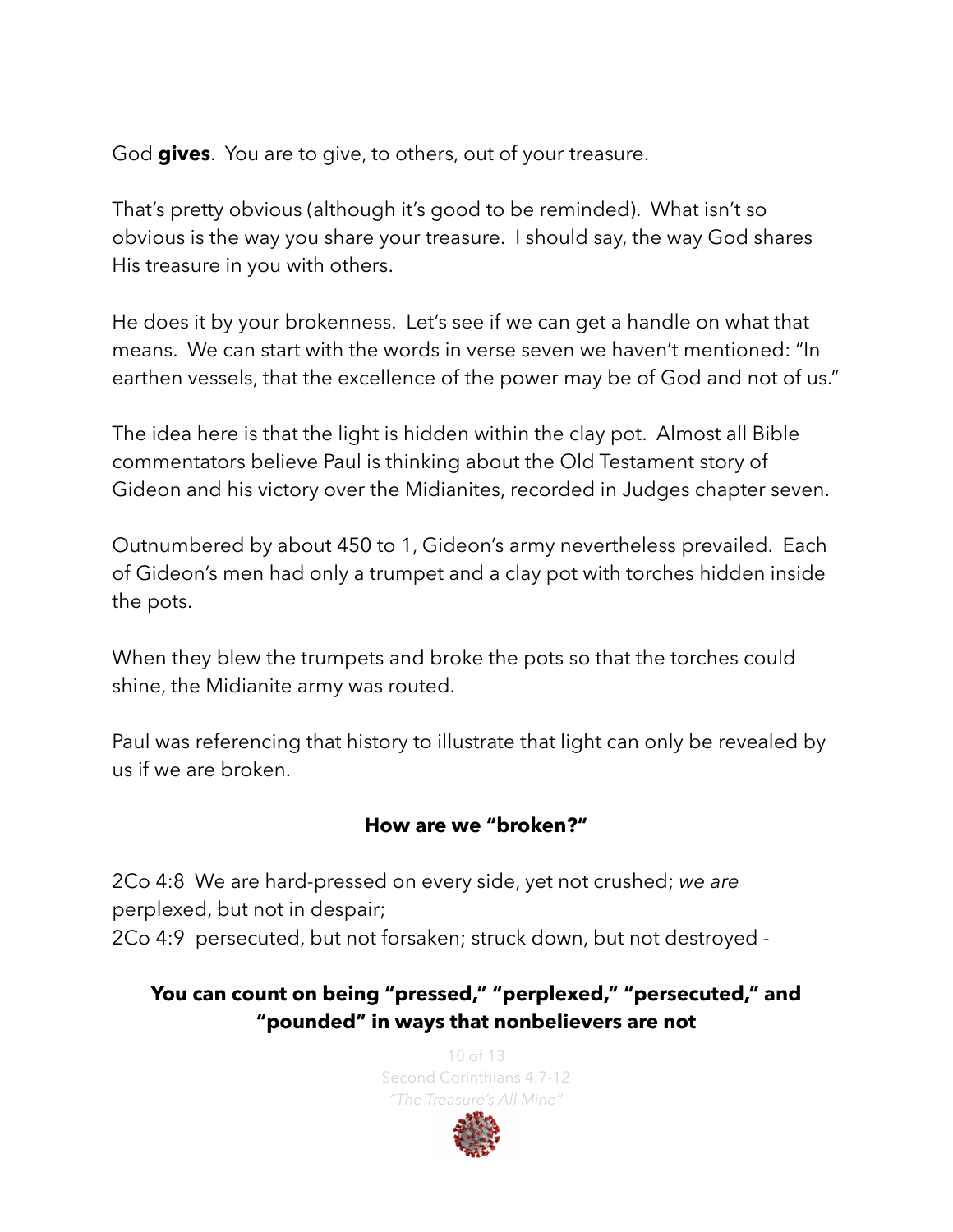Definitions are good, but all these terms can have multiple meanings. Just know that in addition to the effects of COVID19 on everyone, *you have additional, unique stressors because the world hates Jesus.* 

On account of your treasure, you can overcome being "crushed," being in "despair," being "forsaken," and being "destroyed." It's not positive-thinking, or psychotherapy. It is truth for you to believe.

As you are "pressed," "perplexed," "persecuted" and "pounded," nonbelievers will see that you are not

"crushed," "in despair," "forsaken," or "destroyed."Although they are spiritually "blinded" (v4), they are enabled by God to see a light within you - a supernatural source of strength that can only come from God – which keeps and sustains you.

#### **In the things that break you the Person Who blesses you is revealed**

There is a prerogative:

2Co 4:10 always carrying about in the body the dying of the Lord Jesus, that the life of Jesus also may be manifested in our body.

One Bible paraphrase translates this, *"In any and every circumstance where there would normally be a reaction that reveals self, there is instead a reaction that reveals the character of Jesus Christ."*

E. Stanley Jones said, *"The early Christians did not say, in dismay, 'Look what the world has come to,' but, in delight, 'Look what has come to the world!'"*

#### **It's really too bad we overused the phrase,**

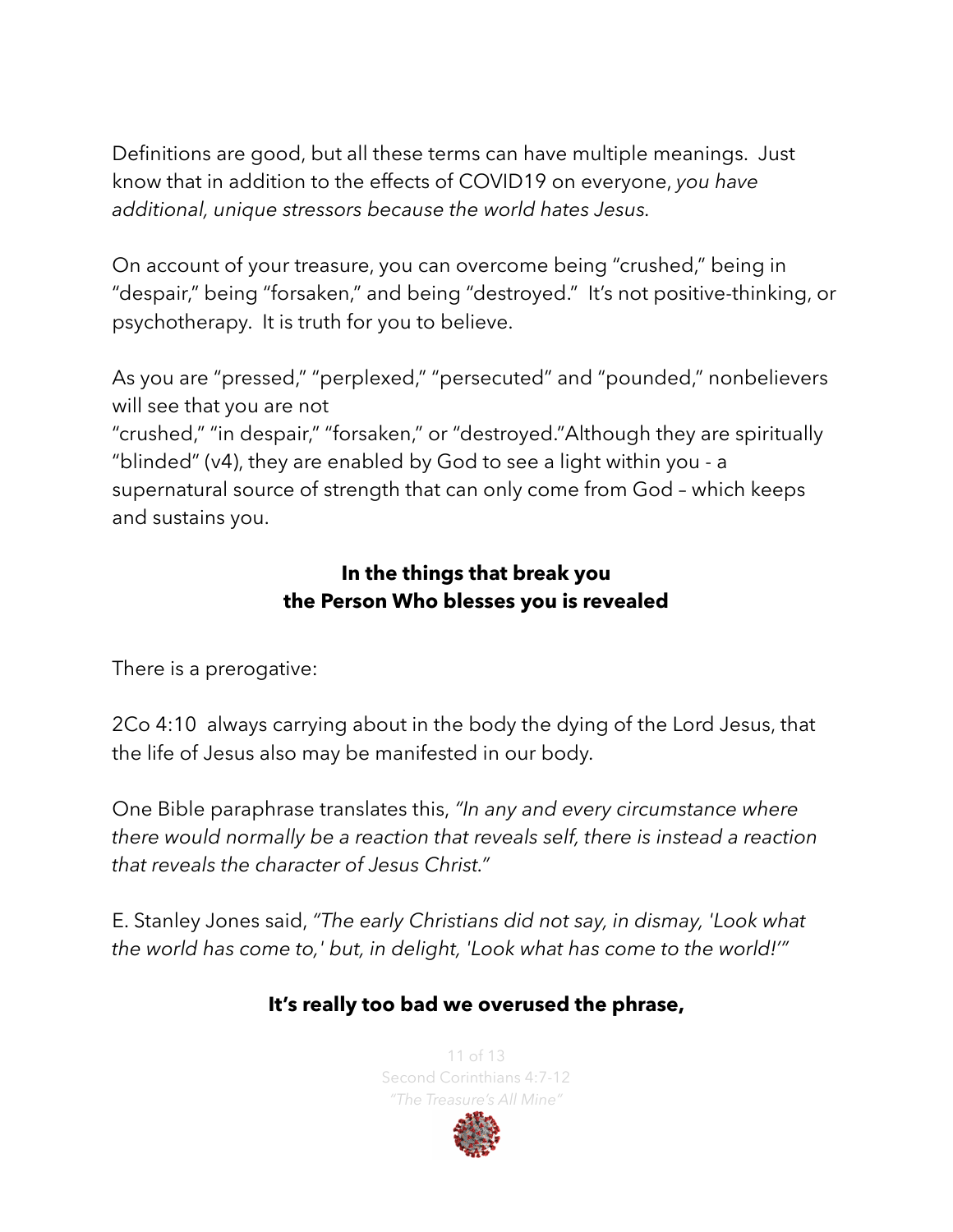#### *What Would Jesus Do?*

What is "the dying of the Lord Jesus?" I see it as His whole *humility* and *humiliation* in His coming to earth as a the God-man, setting aside the prerogatives of His deity, being the Suffering Servant, doing only what His Father told Him to do, being led by the Holy Spirit, and submitting willingly to His cruel death on the Cross at Calvary.

### **There is no possible situation you or I could ever be in that would be a worse humiliation than Jesus experienced during His first coming**

We CAN respond the way Jesus would, because we have the Holy Spirit within us. When we do, people see Jesus and not us. If you "[bear] about in your body the death of Jesus Christ, [then He will be revealed]."

2Co 4:11 For we who live are always delivered to death for Jesus' sake, that the life of Jesus also may be manifested in our mortal flesh. 2Co 4:12 So then death is working in us, but life in you.

Christians who shine through this pandemic baffle the strategy of the god of this age who has blinded nonbelievers. The light of the gospel gets through.

Speaking of pandemics... Do you know why people say, "God bless you," after someone sneezes? I looked it up on the Google.

One of the symptoms of the bubonic plague was coughing and sneezing. It is believed that Pope Gregory I (Gregory the Great) suggested saying "God bless you" after a person sneezed in hopes that this prayer would protect them from an otherwise certain death.

Truth is, God *has* "blessed us with every spiritual blessing in the heavenly *places* in Christ" (Ephesians 1:1).